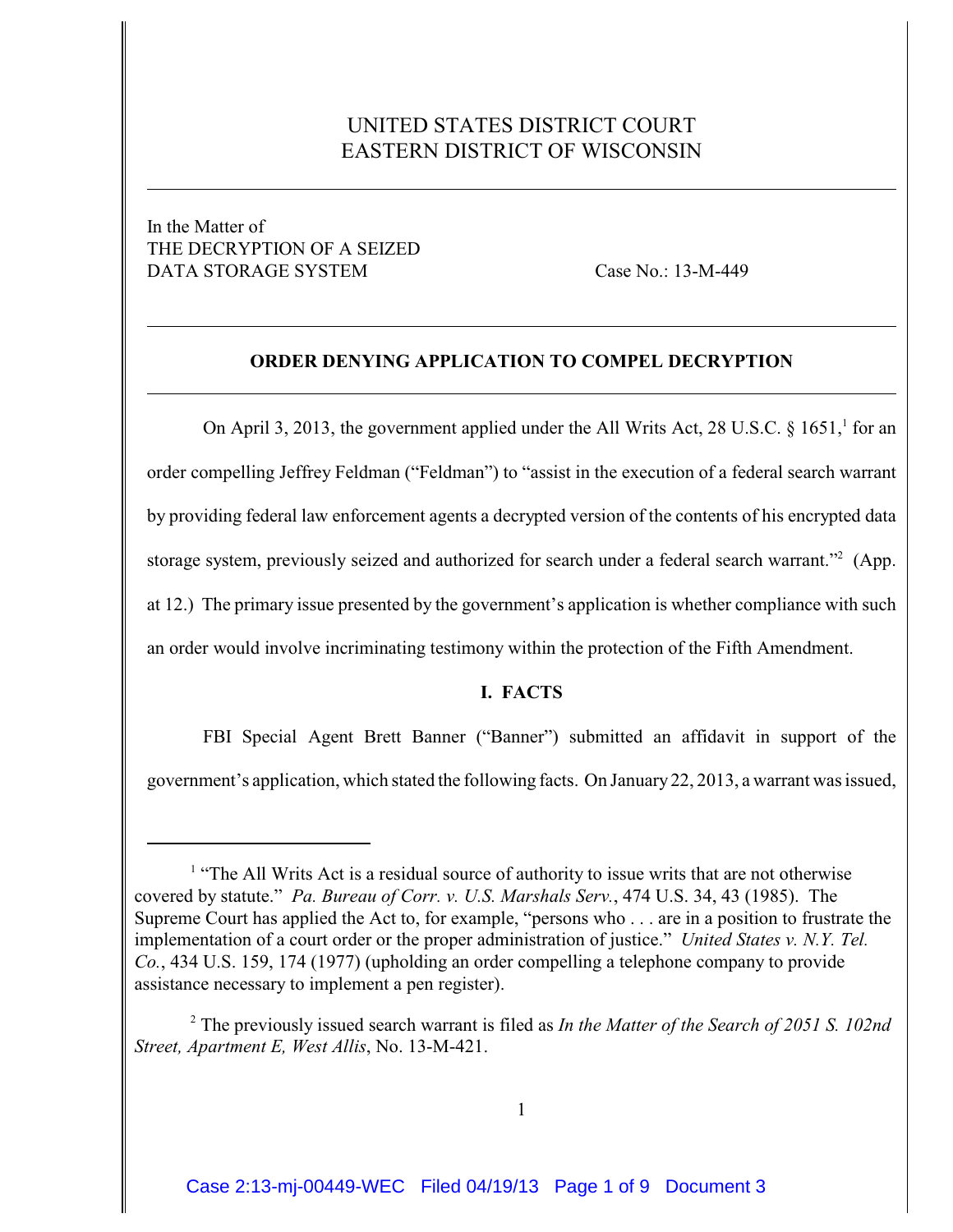allowing the FBI to enter and search Feldman's residence, including electronic storage media, for evidence of child pornography. (Aff.  $\P$ [9, 12.) The warrant was executed two days later. (Aff.  $\P$ 10.)

During the search, Banner spoke briefly to Feldman before he invoked his right to counsel. (Aff. ¶ 11.) Specifically, Feldman stated that he had lived at his current residence for the past 15 years, and that he was the sole occupant of the residence. (Aff. ¶ 30a.) Other evidence showed that Feldman is the only person paying taxes and receiving mail at his residence. (Aff. ¶ 30b-30c.) Feldman has a computer science degree from the University of Wisconsin–Madison. (Aff. ¶ 31c.) He is a longtime employee of Rockwell Automation, currently holding the title of Senior Software Development Engineer. (Aff. ¶ 31a.) In 2010, Feldman filed as a co-inventor for a U.S. patent for a "system and method for interfacing with an enterprise resource planning system." (Aff. ¶ 31b.)

Agents seized 16 storage devices during the search. (Aff. ¶ 12.) Five devices showed no traces of electronic data, and two devices were not encrypted. (Aff. ¶¶ 13-14.) The remaining nine devices contained data inaccessible due to encryption. (Aff. ¶¶ 15, 23.) The encryption programs on the storage devices appeared to be the sort that would lock or damage data if too many incorrect password guesses were made. (Aff.  $\P$  17, 21a.) FBI analysts have spent over four months attempting to access the encrypted files without success. (Aff. ¶ 20.)

On one of the unencrypted devices, a Dell computer, FBI examiners found a peer-to-peer software program called "eMule." (Aff. ¶ 25.) Within eMule, log files indicated that 1,009 files were received, distributed, or stored using eMule, with most of the files having titles mainly indicative of child pornography.<sup>3</sup> (Aff.  $\P$  25.) Examiners also found evidence that some of these files had been

<sup>&</sup>lt;sup>3</sup> For example, two of the files were named "Pthc - !!!New Fucking 7 Yo Little Girl Hard Weekend3.mpg" and "Yoboy-Man-10Yo-Blonde-Boy-Sucks-And-Is-Anal-Fucked-15m35S.avi." (Aff. ¶¶ 25a, 25e.) "Pthc" is an abbreviation for "pre-teen hard core." (Aff. ¶ 27a.)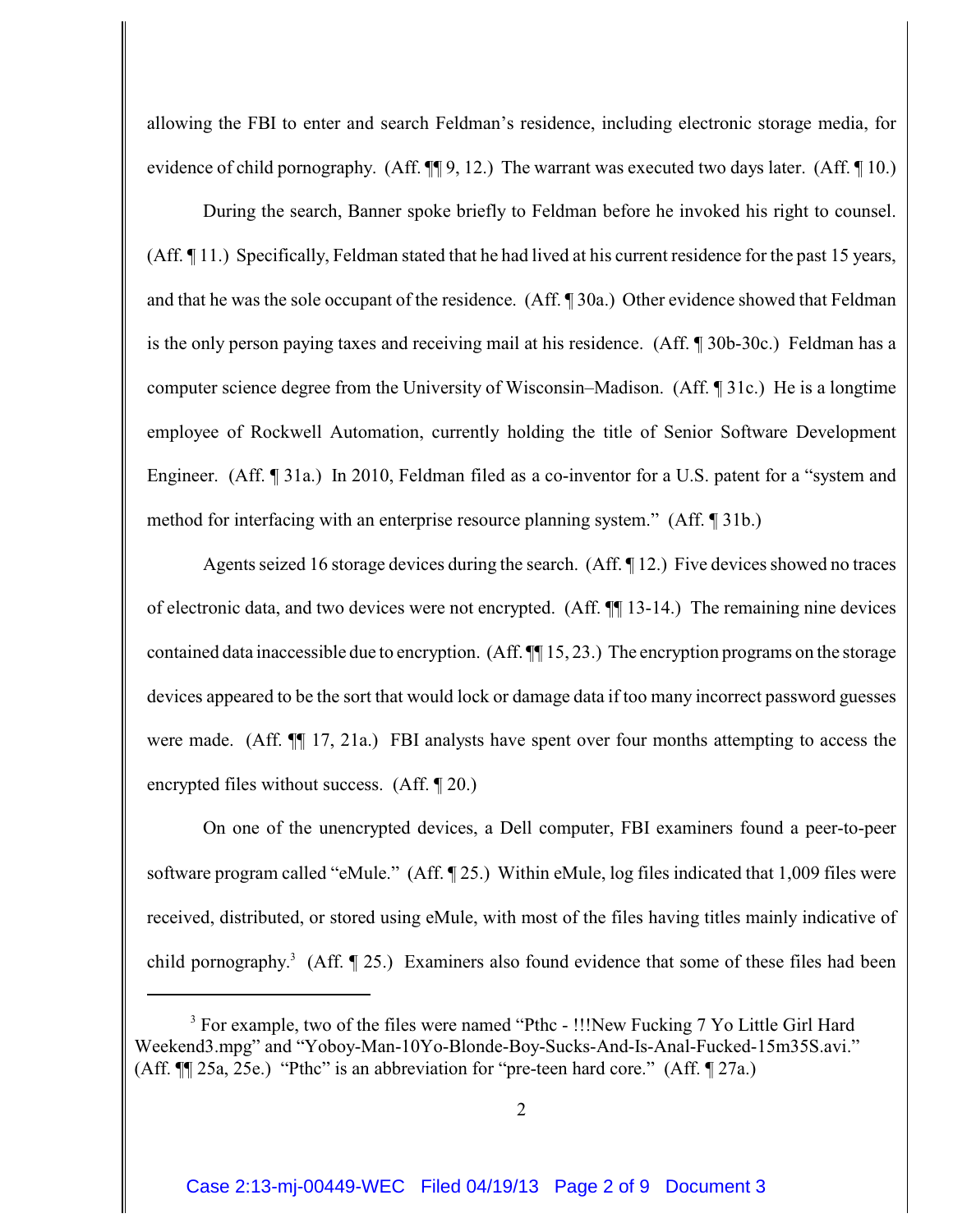downloaded to various devices connected to the Dell computer—particularly, the "F," "G," and "I" drives. (Aff. 126.) The "I" drive corresponded to one of two encrypted devices. (Aff. 128a.) The "F" and "G" drives might correspond to any of the other connected devices. (Aff. ¶ 28b.) The Dell computer's login screen showed only one username, "Jeff." (Aff. ¶ 30d.)

#### **II. DISCUSSION**

The Fifth Amendment provides that "[n]o person . . . shall be compelled in any criminal case to be a witness against himself." U.S.CONST. amend. V. The SupremeCourt has clarified that the Fifth Amendment "applies only when the accused is compelled to make a *testimonial* communication that is incriminating." *Fisher v. United States*, 425 U.S. 391, 408 (1976); *see also United States v. Hubbell*, 530 U.S. 27, 34 (2000) ("The word 'witness' in the constitutional text limits the relevant category of compelled incriminating communications to those that are 'testimonial' in character."). "[T]o be testimonial, an accused's communication must itself, explicitly or implicitly, relate a factual assertion or disclose information." *Doe v. United States*, 487 U.S. 201, 210 (1988). Accordingly, the Court has declined to extend Fifth Amendment protection to, for example, the giving of blood samples and handwriting exemplars. *Fisher*, 425 U.S. at 408 (citing *Schmerber v. California*, 384 U.S. 757, 763-64 (1966), and *Gilbert v. California*, 388 U.S. 263, 265-67 (1967)).

"The act of *producing* evidence in response to a subpoena . . . has communicative aspects of its own, wholly aside from the *contents* of the papers produced." *Id.* at 410 (emphasis added); *see also Hubbell*, 530 U.S. at 36. This is because compliance with a subpoena tacitly concedes: (1) the existence of the documents, (2) their possession or control by the accused, and (3) the accused's belief that the documents are authentic. *Hubbell*, 530 U.S. at 36; *Fisher*, 425 U.S. at 410.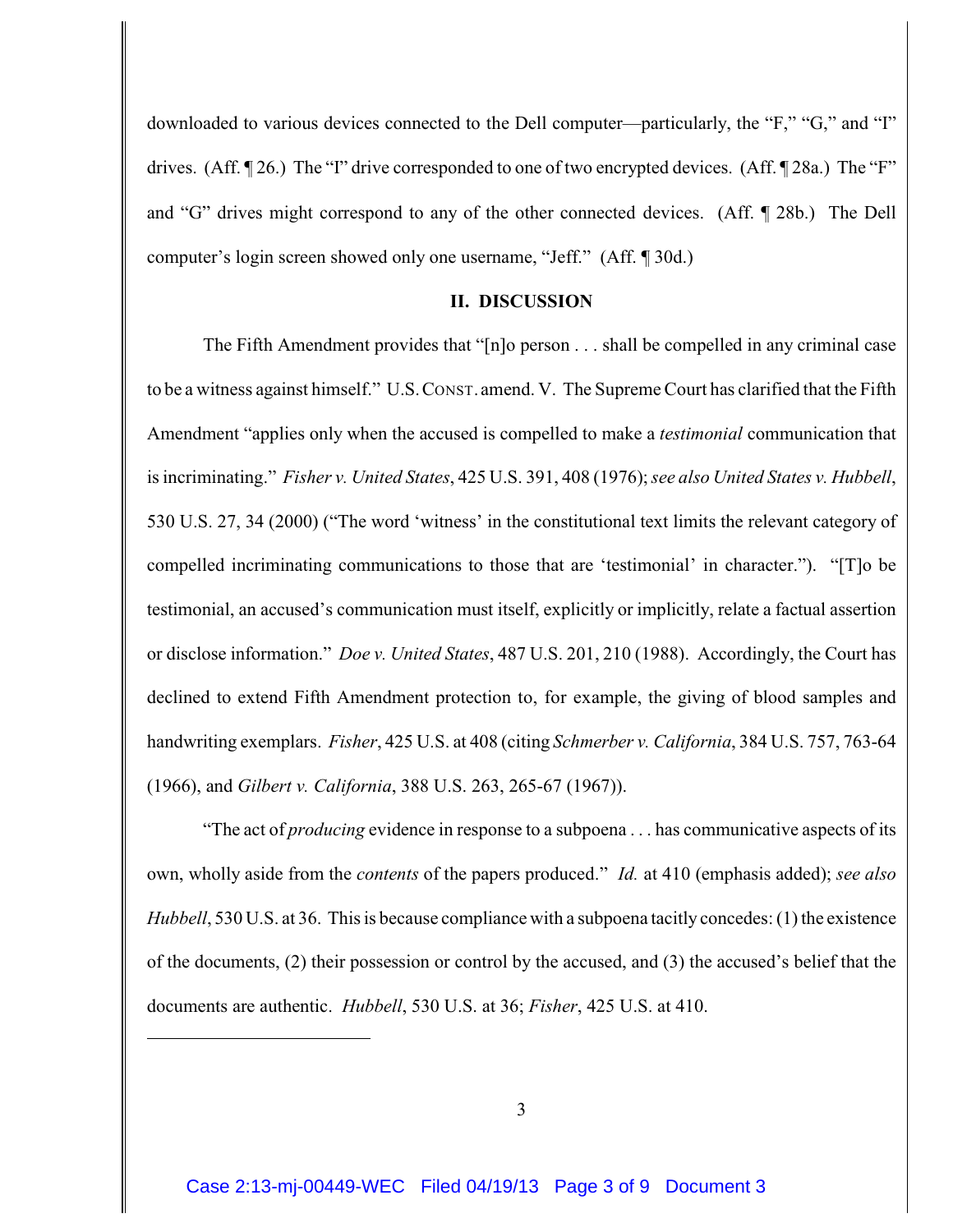While compulsion is clearly present, the act of production nevertheless does not involve "testimonial" self-incrimination if "[t]he existence and location of the papers are a *foregone conclusion* and the [accused] adds little or nothing to the sum total of the Government's information by conceding that he in fact has the papers." *Fisher*, 425 U.S. at 410-11 (emphasis added). Put differently, the contents of the accused's mind are not used against him where "the Government is in no way relying on the 'truth-telling' of the [accused] to prove the existence of or his access to the documents." *Id.* at 411. Thus, the issue is whether the production itself tells the government something it does not already know, which will "depend on the facts and circumstances of particular cases or classes thereof." *Id.* at 410.

In *Fisher*, the Supreme Court concluded that "compliance with a summons directing the [accused] to produce the accountant's documents. . . would involve no incriminating testimony within the protection of the Fifth Amendment." *Id.* at 414.<sup>4</sup> In *Hubbell*, the Court reached the opposite conclusion, holding that the accused's production in response to a subpoena calling for 11 broad categories of documents had "a testimonial aspect." 530 U.S. at 45. Critically, the Court in *Hubbell* distinguished *Fisher* because there, "the Government already knew that the documents were in the attorneys' possession and could independently confirm their existence and authenticity through the accountants who created them," whereas in *Hubbell*, "the Government ha[d] not shown that it had any

<sup>&</sup>lt;sup>4</sup> In *Fisher*, each accused actually transferred possession of the documents in question to his attorney. *Id.* at 405. But because "the papers, if unobtainable by summons from the client, are unobtainable by summons directed to the attorney by reason of the attorney-client privilege," the Court proceeded to the question of whether the documents could have been obtained by summons from the accused while they were in his possession. *Id.*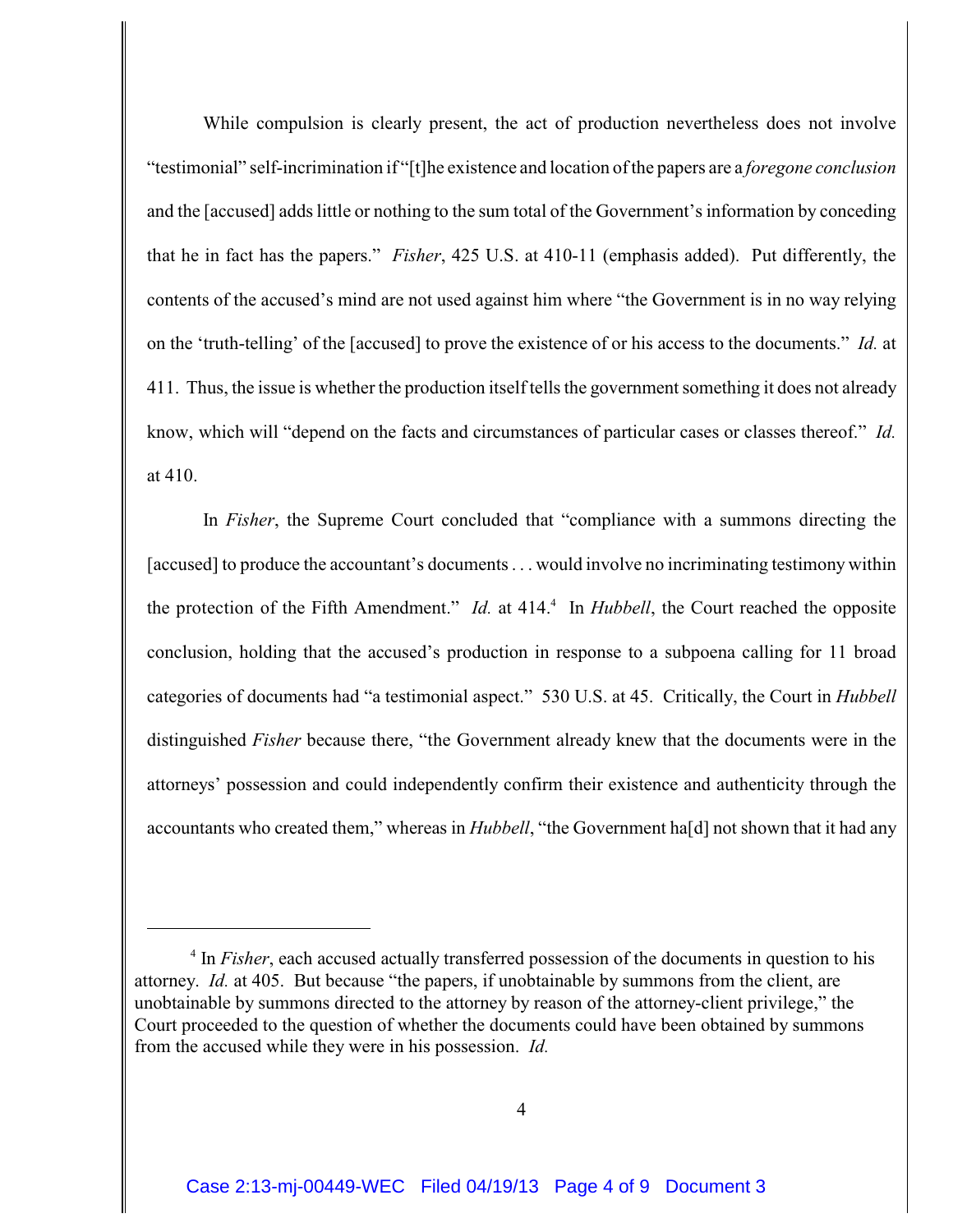prior knowledge of either the existence or the whereabouts ofthe 13,120 pages of documents ultimately produced by [the accused]." *Id.* at 44-45.

Since *Fisher*, at least four circuits have held that the government must establish its knowledge of the existence, possession, and authenticity of the subpoenaed documents with "reasonable particularity" before the "foregone conclusion" doctrine applies. *See In re Grand Jury Subpoena Duces Tecum Dated March 25, 2011*, 670 F.3d 1335, 1344 & n.20 (11th Cir. 2012) (hereinafter, "*Subpoena Dated March 25, 2011*"); *United States v. Ponds*, 454 F.3d 313, 320-21 (D.C. Cir. 2006); *In re Grand Jury Subpoena, Dated April 18, 2003*, 383 F.3d 905, 910 (9th Cir. 2004); *In re Grand Jury Subpoena Duces Tecum Dated October 29, 1992*, 1 F.3d 87, 93 (2d Cir. 1993). Those courts have also cautioned, however, that "the 'reasonable particularity' standard cannot demand that the subpoena name every scrap of paper that is produced." *Ponds*, 454 F.3d at 325; *see also Subpoena Dated March 25, 2011*, 670 F.3d at 1347 (stating that the government need not "identify exactly the documents it seeks").

In 2012, the Eleventh Circuit became the first to weigh in on the precise issue involved here—namely, whether Fifth Amendment protection is available to an accused ordered to produce the decrypted contents of a computer.<sup>5</sup> In *Subpoena Dated March 25, 2011*, several pieces of the accused's digital media were seized pursuant to a search warrant during a child pornography investigation, but examiners were unable to access certain portions due to encryption. 670 F.3d at 1339. The government knew little about the encrypted portions; in fact, it conceded that, although encrypted, it was possible that the hard drives contained nothing. *Id.* at 1340. The accused objected to a grand jury subpoena, asserting that, "by decrypting the contents, he would be testifying that he, as opposed to some other

<sup>&</sup>lt;sup>5</sup> As indicated by its case name, *Subpoena Dated March 25, 2011* involved a grand jury subpoena, whereas here, the court has been presented with an application under the All Writs Act. The difference, however, is immaterial to the Fifth Amendment analysis.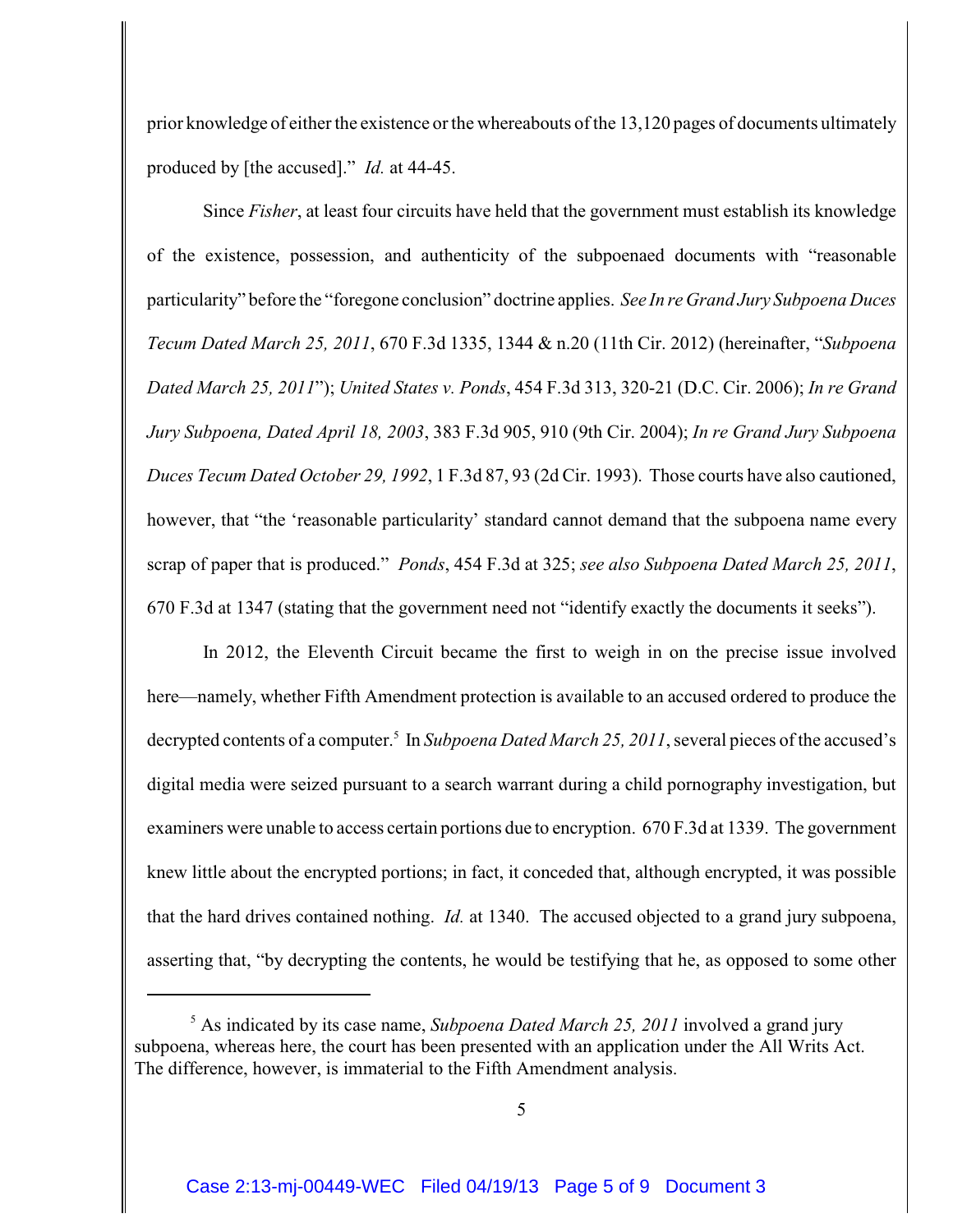person, placed the contents on the hard drive, encrypted the contents, and could retrieve and examine them whenever he wished." *Id.* at 1339-40.

After reviewing *Fisher* and *Hubbell*, the Eleventh Circuit analyzed whether the accused's decryption would sufficiently infringe on his Fifth Amendment privilege. *Id.* at 1346. First, the court rejected the government's contention that, because it only sought a physical act (that is, decryption), the accused's production would be a nontestimonial transfer, akin to providing a handwriting sample or standing in a lineup. *Id.* at 1345-46 & n.24. The court reasoned that, in both *Fisher* and *Hubbell*, the government merely sought a physical act (that is, the production of documents), but that fact was not dispositive. *Id.* at 1346. Therefore, the court concluded that both the production of documents and decryption "[are] accompanied by the implied factual statements noted above that could prove to be incriminatory," which makes those physical acts "testimonial in character." *Id.*

Nevertheless, because "an act of production is not testimonial—even if the act conveys a fact regarding the existence or location, possession, or authenticity of the subpoenaed materials—if the Government can show with 'reasonable particularity' that, at the time it sought to compel the act of production, it already knew of the materials," the Eleventh Circuit turned to the question of whether the "foregone conclusion" doctrine applied. *Id.* at 1346. The court found the doctrine inapplicable to its facts, reasoning as follows:

Nothing in the record before us reveals that the Government knows whether any files exist and are located on the hard drives; what's more, nothing in the record illustrates that the Government knows with reasonable particularity that [the accused] is even capable of accessing the encrypted portions of the drives.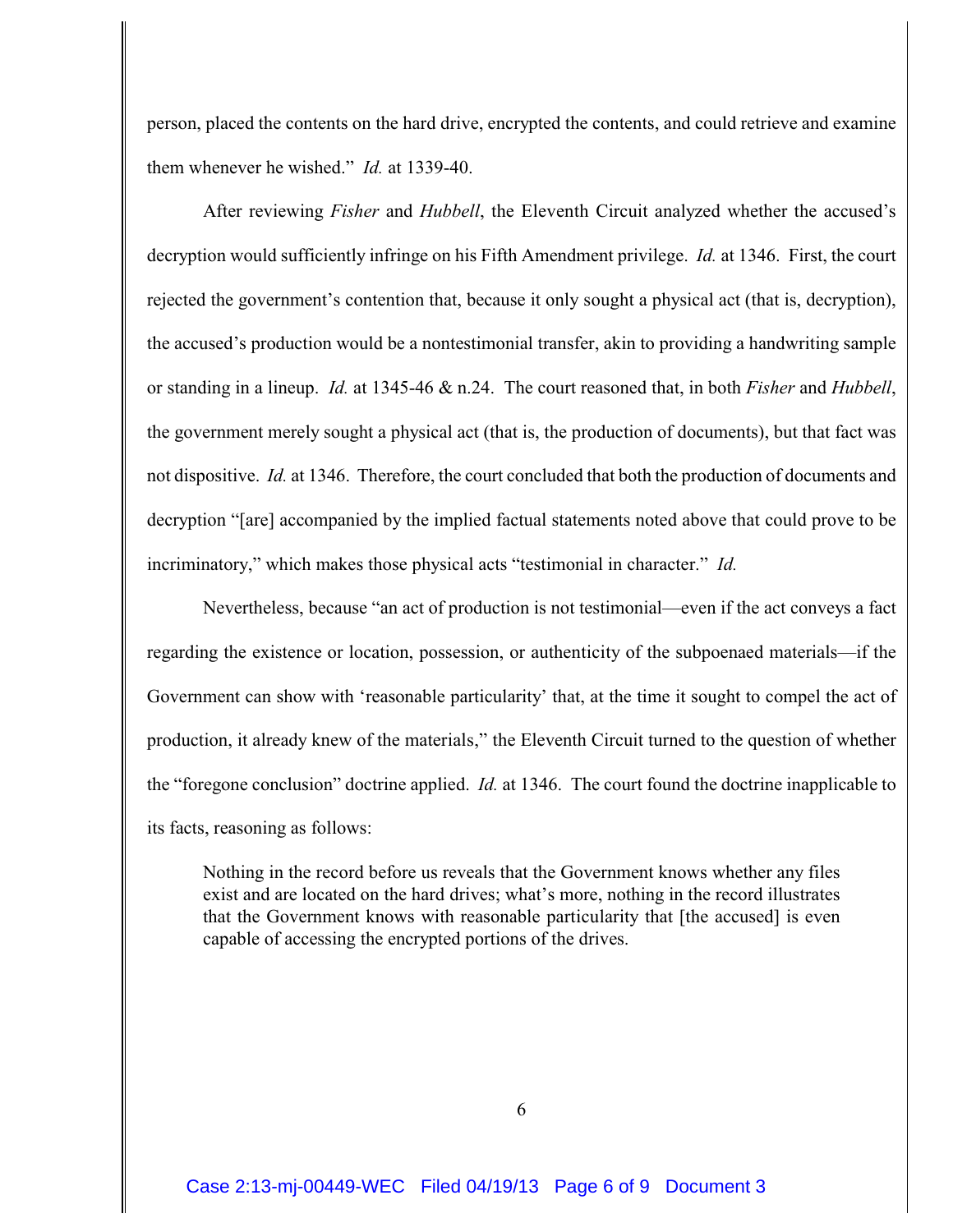*Id.* at 1346. The court also noted that "there was no evidence that [the accused] was the only person who had access to his hard drives." *Id.* at 1340 n.9. Accordingly, the court found that the facts of its case were "far closer to the *Hubbell* end of the spectrum than . . . to the *Fisher* end." *Id.* at 1347.

The Eleventh Circuit also distinguished its facts from those in *In re Grand Jury Subpoena to Sebastien Boucher*, No. 06-mj-91, 2009 WL 424718 (D. Vt. Feb. 19, 2009), where the accused accessed an encrypted portion of his computer in which a government agent had seen a file labeled "2yo getting raped during diaper change," and *United States v. Fricosu*, 841 F. Supp. 2d 1232 (D. Colo. 2012), where the accused admitted that the content at issue was on her password-protected computer. *Subpoena Dated March 25, 2011*, 670 F.3d at 1348-49 & n.27. The court also suggested that "[k]nowledge of a file name, like the Government had in *Boucher*, would be an easy way for the Government to carry its burden of showing that the existence of the files it seeks is a 'foregone conclusion.'" *Id.* at 1349 n.28.

Turning to the government's application here, although the issue is one of first impression, I am satisfied that the Seventh Circuit would adopt the test employed by its sister circuits in analyzing whether the "foregone conclusion" doctrine applies.<sup>6</sup> Accordingly, the question before the court is whether the government has established its knowledge of the existence, possession, and authenticity of the files on the encrypted storage devices with "reasonable particularity" such that Feldman's decryption would "add[] little or nothing to the sum total of the Government's information." *Fisher*, 425 U.S. at 411.

 $6$  I am also satisfied that the Seventh Circuit would agree with the Eleventh Circuit that the fact that the government is only seeking to compel a physical act does not necessarily render the production a nontestimonial transfer.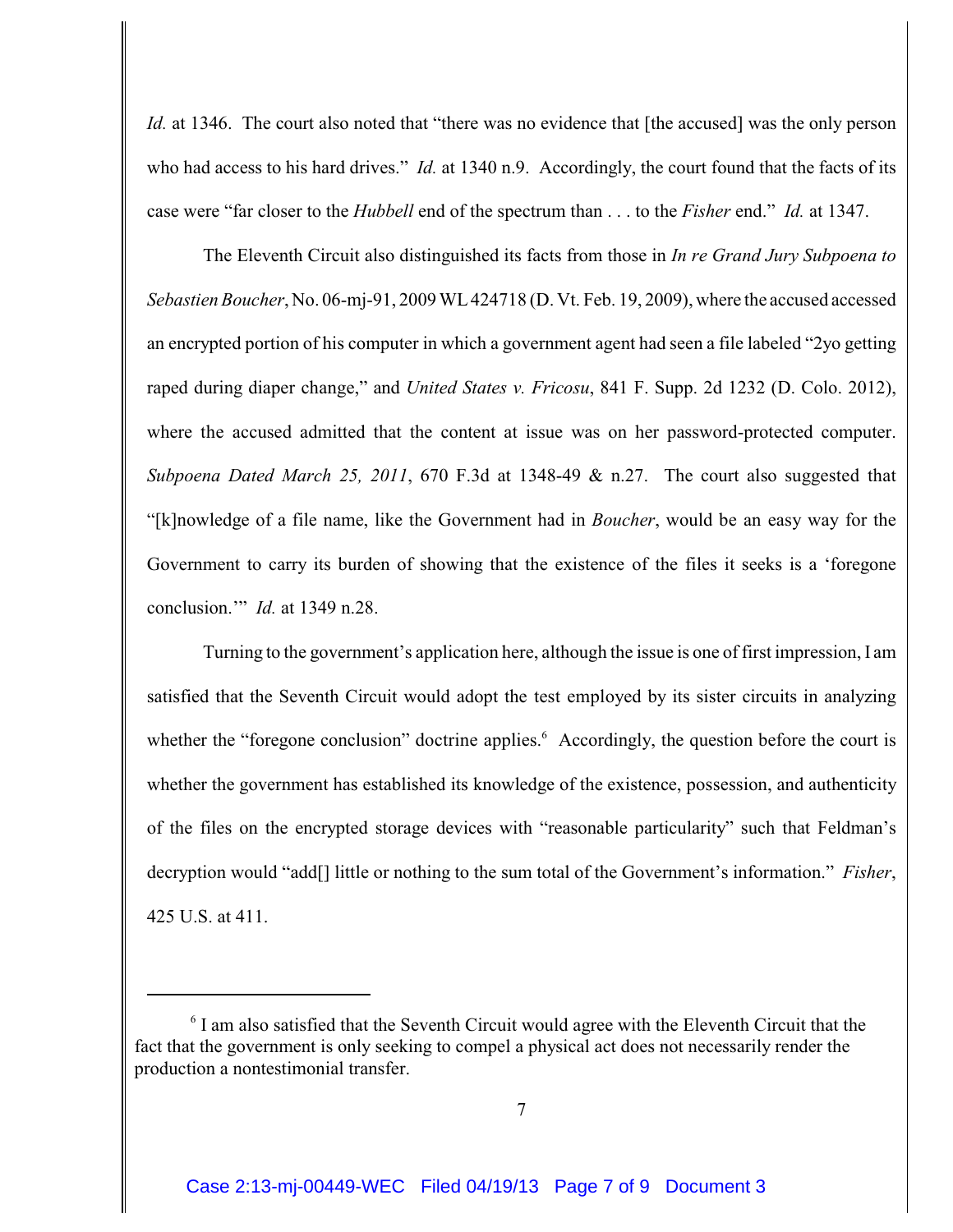Unlike in *Subpoena Dated March 25, 2011*, here, the government has shown that the encrypted devices contain data. In addition, during the search of the unencrypted Dell computer, the government found a peer-to-peer software program whose log files indicated that 1,009 files were received, distributed, or stored using the program, with most of the files having titles mainly indicative of child pornography. Examiners also found evidence that some of these files had been downloaded to various devices connected to the Dell computer, including one of two encrypted devices. In short, the government already knows the names of the files (which indicate child pornography) and their probable existence on the encrypted hard drives. Under these facts, "[t]he existence and location of the [files] are a foregone conclusion." *Id.*

Still, however, there is an issue of possession and authenticity. Feldman has a computer science degree, is a longtime employee of Rockwell Automation (currently, he holds the title of Senior Software Development Engineer), and filed as a co-inventor for a U.S. patent for a "system and method for interfacing with an enterprise resource planning system." Accordingly, unlike in *Subpoena Dated March 25, 2011*, here, the government has shown that Feldman may very well be *capable* of accessing the encrypted portions of the hard drives.

But the following question remains: Is it reasonably clear, in the absence of compelled decryption,<sup>7</sup> that Feldman actually *has* access to and control over the encrypted storage devices and, therefore, the files contained therein? To be sure, the storage devices were all found in Feldman's residence, where he has admittedly lived alone for the past 15 years. In addition, the unencrypted Dell computer, which showed connections to the encrypted storage devices, has a login screen with only one

 $\frac{7}{1}$  In the court's original order, filed on April 18, 2013, I mistakenly wrote "encryption," as opposed to "decryption" at this point in the text.